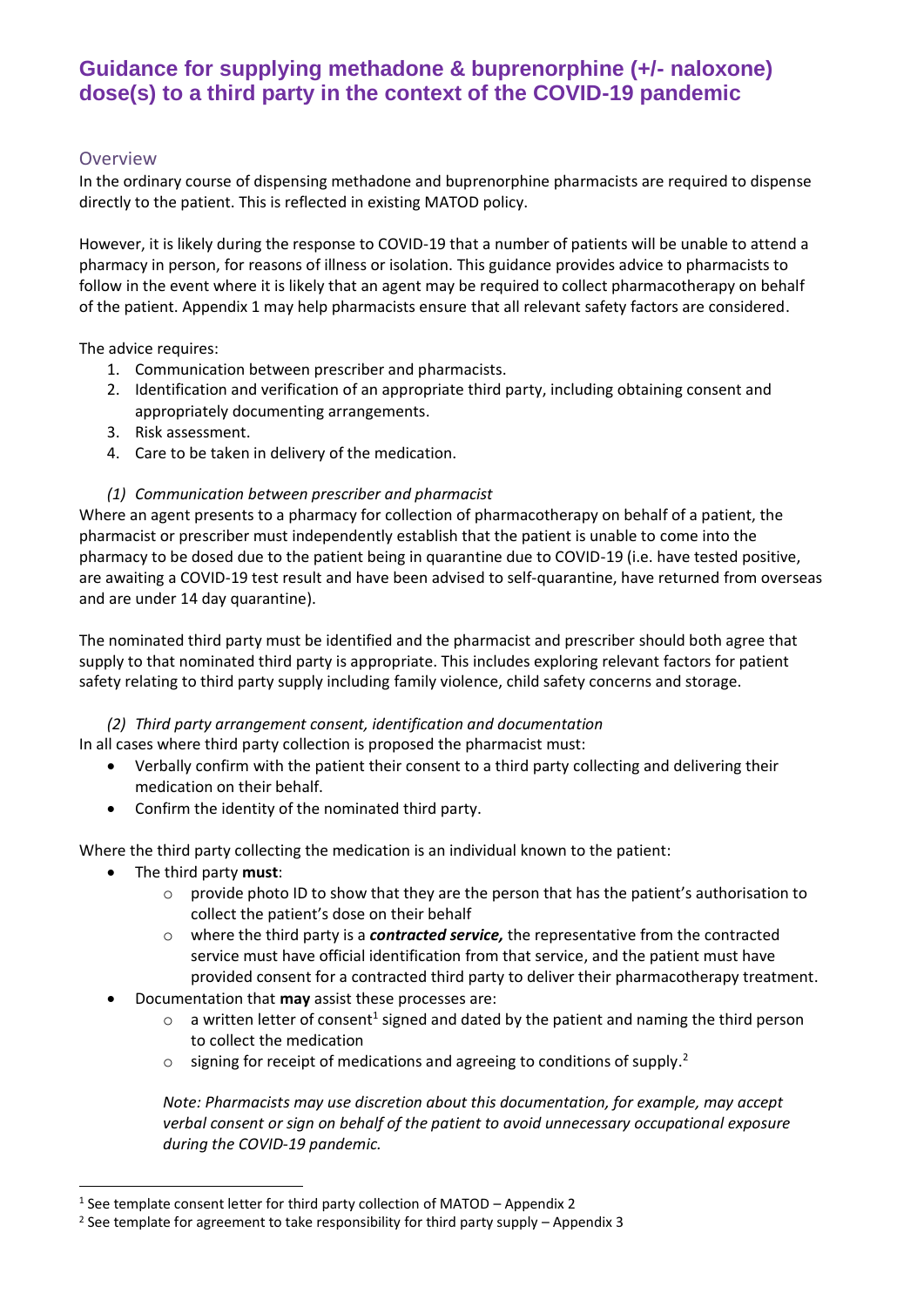#### • The pharmacist should:

- o cross-check the patient's signature with what they have on file in the patient's record if the individual is a known third party with a consent letter
- $\circ$  adequately document on the patient file the details of dispensing to the third party. The detail to be recorded should include the quantity supplied, the date and time of supply, the signature of supplying pharmacist, and written confirmation from the third party agent of the date and time of receipt of dose to be provided to the consumer
- o where the third party is an individual, conduct a risk assessment (see below).

#### *(3) Risk and risk assessment*

Where the third party is an individual, the pharmacist should assess that the person collecting the dose is not intoxicated and confirm plans for transport and storage of medication whilst being transported to patient, and for the patients' storage of medication at home. Where the third party is a contracted service, the contracted service is responsible for ensuring staff have been through appropriate background checks.

#### **Doses dispensed to third party should be supplied as a 'takeaway' labelled and be consistent with all other takeaway requirements.**

The pharmacist should consider the level of risk for the patient where there is a history of intentional misuse, diversion or poor adherence to treatment, and whether any of these factors apply to a third party collecting the medication on their behalf where the third party is an individual known to the patient. If the pharmacist feels the quantity of medication supplied is more than is reasonable for the risk level, they should contact the prescriber to determine how to best proceed with safe supply.

The number of doses dispensed should be guided by use of the risk assessment tool,<sup>3</sup> and not exceed the recommended number of doses a patient can receive as supervised doses given their level of risk.

#### *(4) Delivery to the patient*

Medications should be delivered by the third party directly to the patient, while maintaining a 1.5m distance from the patient consistent with physical distancing recommendations. The identification of the patient and their availability to receive the medication should be confirmed verbally immediately prior to delivery by the third party. The phone can be used to support physical distancing, where possible.

#### **Medication must not be left unattended and should be returned to the pharmacy if the delivery is unable to be made to the named patient.**

#### **References:**

Pharmaceutical Society of Australia (2011). Standard and guidelines for pharmacists providing a staged supply service for prescribed medicines. Australian Pharmacist (April 23, 2018). Supplying medication

<sup>&</sup>lt;sup>3</sup> See risk assessment tool for unsupervised doses during the COVID-19 pandemic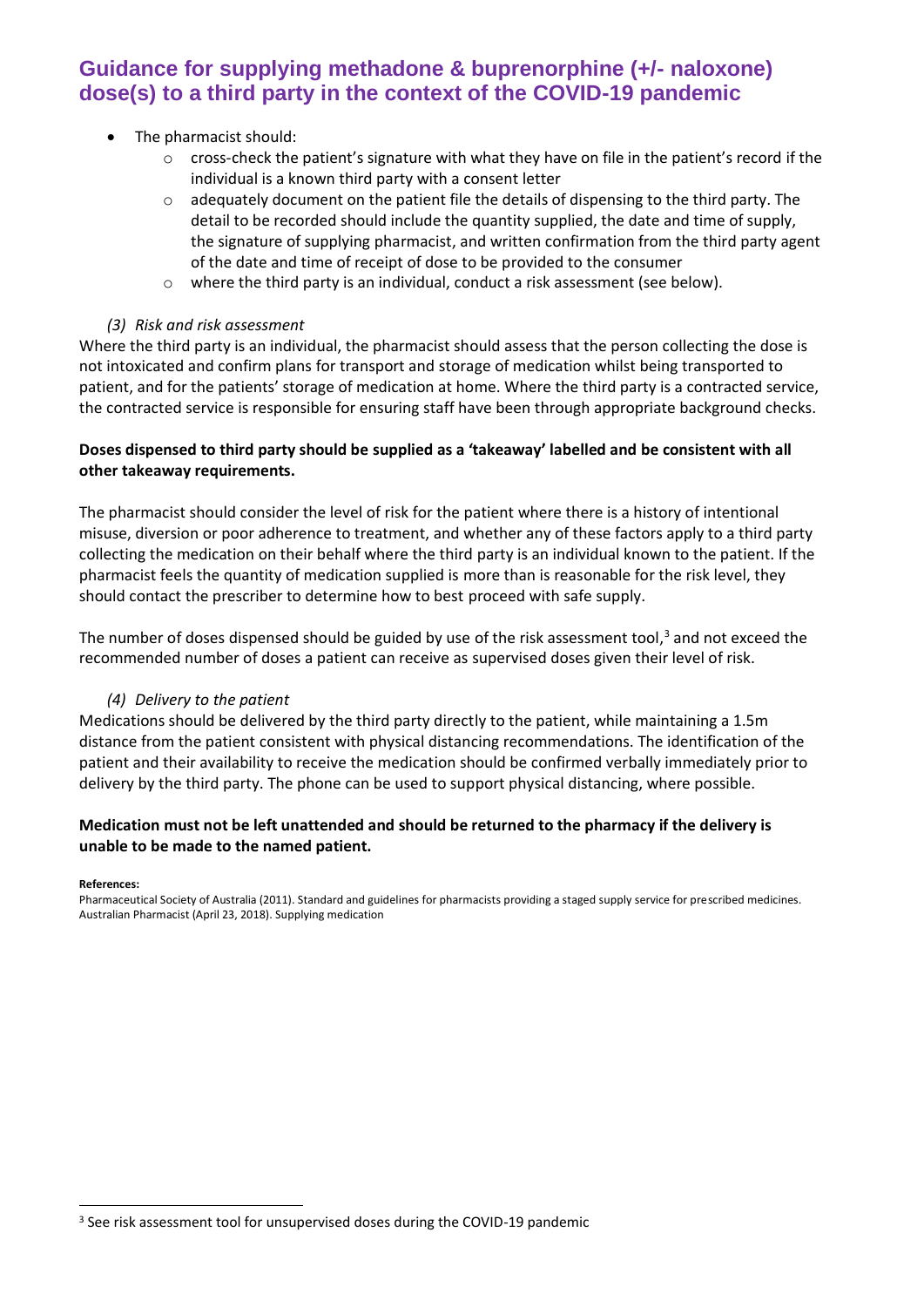### **Appendix 1: Pharmacist checklist for third party collection**

## **Pharmacist Checklist: Emergency Methadone & Buprenorphine guidance for dispensing dose/s to a third party in the context of the COVID-19 pandemic**

| The patient is unable to attend the pharmacy due to being in home quarantine due to Covid-19 (i.e. have tested positive,<br>are awaiting test results and have been advised to self-quarantine, have returned from overseas and are under 14-day<br>quarantine)                                                                                                                                                                                                      | $\Box$ |
|----------------------------------------------------------------------------------------------------------------------------------------------------------------------------------------------------------------------------------------------------------------------------------------------------------------------------------------------------------------------------------------------------------------------------------------------------------------------|--------|
| The pharmacist has verbally confirmed with the patient their wish for a third party to collect their medication on their<br>behalf, and confirmed the identity of the third party                                                                                                                                                                                                                                                                                    | $\Box$ |
| The third party has provided the pharmacist with a written letter of consent signed and dated by the patient and naming<br>the third party to collect the medication (where third-party is known to the patient), or consent has been otherwise<br>determined by the pharmacist. Where a contracted service will deliver the take-away(s), verbal consent from the patient is<br>sufficient but should be documented                                                 | $\Box$ |
| The third party has provided photo ID, and where there is a nominated (patient known) third party, the ID confirms that<br>they are the person that has the patient's authorization to collect the patient's dose on their behalf. The third party is<br>considered appropriate (non-intoxicated, and concerns regarding patient safety that are relevant to the third party have<br>been explored, e.g. family violence, child safety concerns, and storage).<br>OR | $\Box$ |
| Where the third party is a contracted service, the representative from the contracted service has official identification<br>from that service, and the patient has provided consent for a contracted third party to deliver their methadone or<br>buprenorphine-naloxone dose                                                                                                                                                                                       |        |
| Details of dispensing to the third party have been documented in the patient file (quantity supplied, date and time of<br>supply, signature of supplying pharmacist, signature of third party confirming receipt of medication and agreeing to<br>conditions of supply)                                                                                                                                                                                              | $\Box$ |
| The pharmacist has confirmed the third party's plans for transport and storage of medication, and for the patient's storage<br>of the medication at home                                                                                                                                                                                                                                                                                                             | $\Box$ |
| Third party understands their responsibility to verbally confirm the identity of the patient (including confirming date of<br>birth) prior to delivery by the third party                                                                                                                                                                                                                                                                                            | $\Box$ |
| The pharmacist has confirmed with the third party that medications should be observed to be delivered directly to the<br>patient, while maintaining a 1.5m distance consistent with physical distancing recommendations                                                                                                                                                                                                                                              | $\Box$ |
| The pharmacist has confirmed with the third party that medications should be immediately returned to the pharmacy if<br>unable to be delivered to the patient                                                                                                                                                                                                                                                                                                        | $\Box$ |
| The quantity of medication being supplied is consistent with the pharmacists' perceived level of risk for the patient<br>(including history of intentional misuse, diversion, and adherence to treatment, as well as whether any of these factors<br>apply to the third party), The number of doses does not exceed that recommended by the patient risk assessment tool.                                                                                            | $\Box$ |
|                                                                                                                                                                                                                                                                                                                                                                                                                                                                      |        |

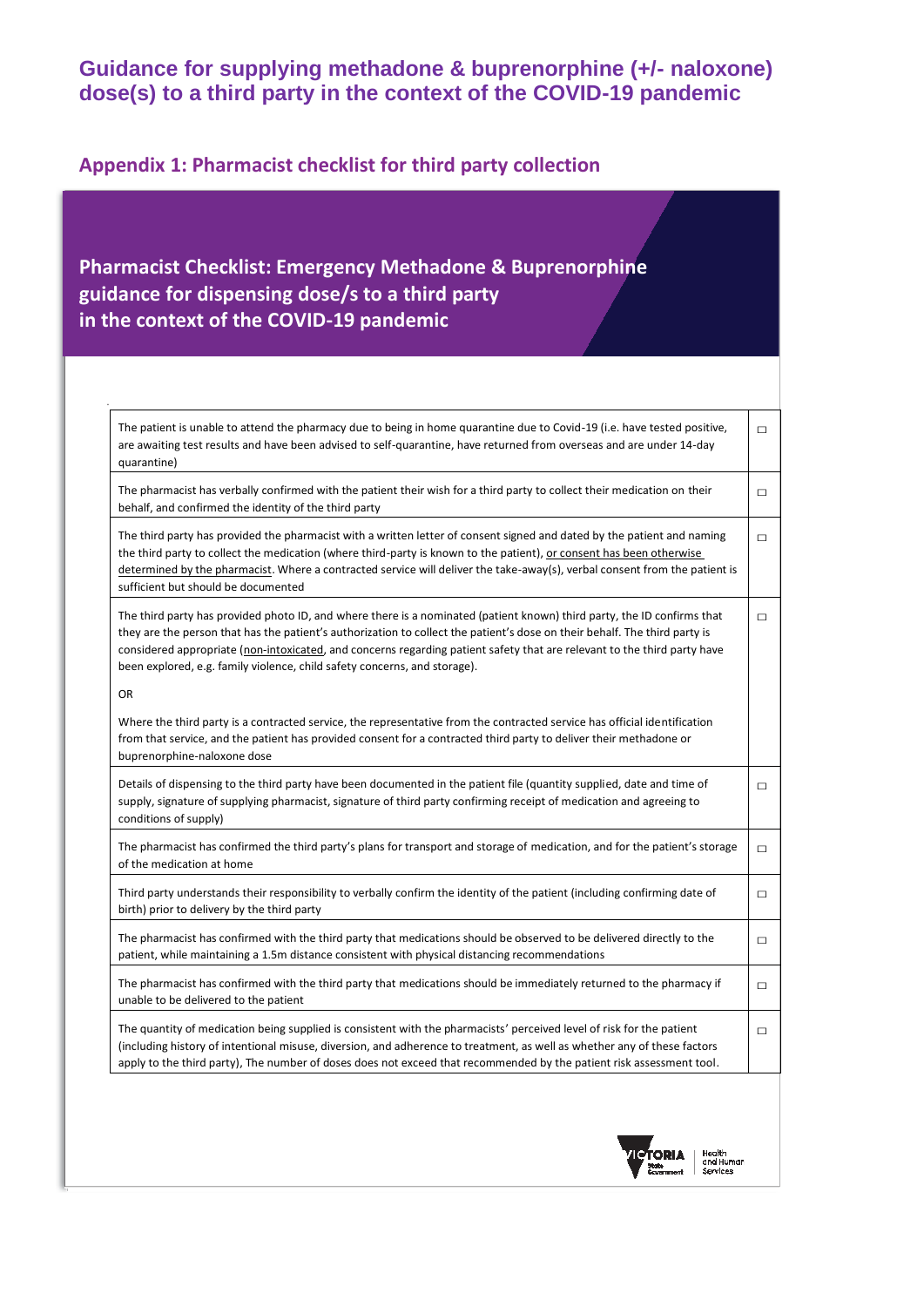### **Appendix 2: Patient agreement form: third-party collection of methadone or buprenorphine-naloxone take-away doses**

**To be provided to patient to sign. Pharmacist can obtain verbal agreement with patient and document using this form where patient identification can be confirmed over the phone and completion of paper form is impractical due to patient self-isolation or illness.** 

|    | third-party collection of methadone take-<br>away doses                                                                                          |                                                                                                                                                                                                                                                                                           |
|----|--------------------------------------------------------------------------------------------------------------------------------------------------|-------------------------------------------------------------------------------------------------------------------------------------------------------------------------------------------------------------------------------------------------------------------------------------------|
|    |                                                                                                                                                  |                                                                                                                                                                                                                                                                                           |
|    |                                                                                                                                                  |                                                                                                                                                                                                                                                                                           |
|    | Patient name:                                                                                                                                    | Date of birth:                                                                                                                                                                                                                                                                            |
|    | I agree to the nominated third-party collecting my<br>take-away doses as I am unable to attend the<br>pharmacy due to self-isolation or illness. | 8. I understand that it is important to store my take- away doses safely<br>once I have received them from the third party.                                                                                                                                                               |
| 1. | Name of nominated third party (if not being delivered<br>by registered courier or contracted delivery<br>company):                               | Safe storage of take-away doses includes:<br>• not leaving take-away doses unattended in cars, public transport,<br>planes, publicareas, etc<br>• not leaving take-away doses wheresomeone else can see or<br>access them (e.g. not in the fridge, in a bag, on a shelf or bench-<br>top) |
|    | Period for which I nominate the third party to collect<br>take-away doses (complete ONE option):                                                 | • making sure take-away doses are locked away (e.g. in a cupboard,<br>drawer, cash box or safe)<br>• keeping take-away doses out of reach of<br>children at all times.                                                                                                                    |
|    | $\Box$ Until further communication from me to my<br>pharmacist                                                                                   | 9. I agree to take full responsibility for all take- away<br>doses that are supplied to me and I understand that                                                                                                                                                                          |
|    | $\Box$ Single collection only (date /                                                                                                            | lost or stolen take-away doses or take-away doses<br>used in advance may not be replaced.                                                                                                                                                                                                 |
|    | $\Box$ Other date this agreement ceases                                                                                                          | 10. I understand that my prescriber may reduce or stop<br>prescribing take-away doses to me if I do not comply<br>with any part of this agreement.                                                                                                                                        |
|    | 2. I understand that the third party will sign for the<br>dosing records on my behalf.                                                           |                                                                                                                                                                                                                                                                                           |
|    | 3. I understand that my take-away doses are prescribed                                                                                           |                                                                                                                                                                                                                                                                                           |
|    | for me only, based on my level of opioid tolerance. If                                                                                           |                                                                                                                                                                                                                                                                                           |
|    | somebody else takes mydose, they could overdose or<br>even die.                                                                                  |                                                                                                                                                                                                                                                                                           |
|    | 4. I know that third-party collection of take-away doses<br>is not an automatic right and must be approved by                                    | Date: $/$                                                                                                                                                                                                                                                                                 |
| 5. | the pharmacist and prescriber.<br>I understand that the third party can only collect take                                                        |                                                                                                                                                                                                                                                                                           |
|    | away doses provided to me if my prescriber has<br>assessed that I am stable and there is a legitimate                                            |                                                                                                                                                                                                                                                                                           |
| 6. | need.<br>I understand that the number of take-away doses I                                                                                       |                                                                                                                                                                                                                                                                                           |
|    | receive can be decreased or removed by my                                                                                                        |                                                                                                                                                                                                                                                                                           |
|    | prescriber (in consultation with my pharmacist and                                                                                               |                                                                                                                                                                                                                                                                                           |
|    | myself) when there are verified concerns about my                                                                                                |                                                                                                                                                                                                                                                                                           |
|    | ability to manage my take-away doses safely or<br>responsibly.                                                                                   |                                                                                                                                                                                                                                                                                           |
|    | 7. I understand that it is important not to share my                                                                                             |                                                                                                                                                                                                                                                                                           |
|    | take-away doses with anyone because of the risk<br>of overdose.                                                                                  |                                                                                                                                                                                                                                                                                           |